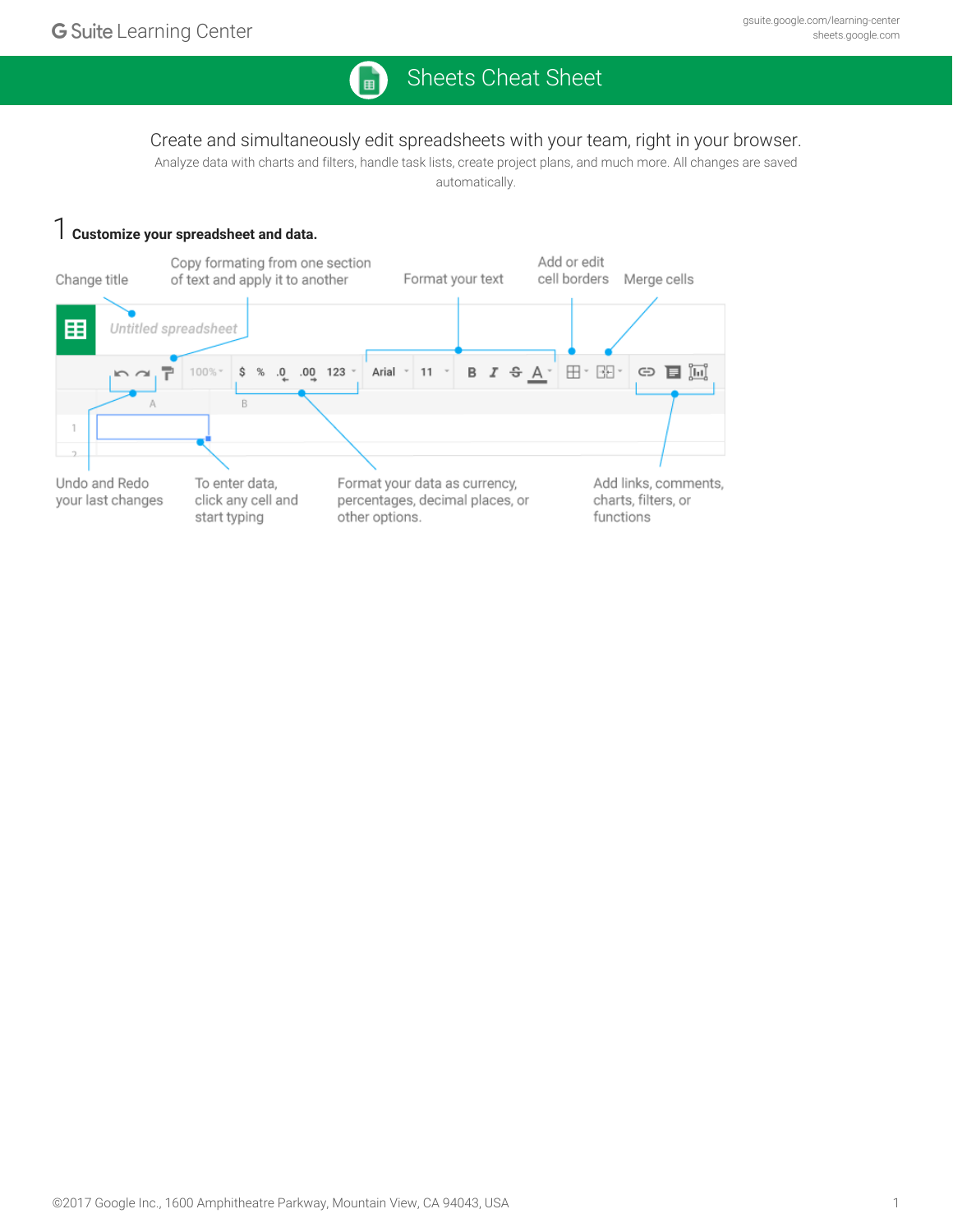## Sheets Cheat Sheet

画

2 **Work with rows, columns, and cells.**



- **Add rows, columns, and cells**—Select a cell or block of cells. Then, on the menu bar, click **Insert** and choose where to add the row, column, or cells.
- **Delete or hide rows and columns**—Right-click the row number or column letter and select **Delete** or **Hide**.
- **Delete a cell or a block of cells**—Select the cells you want to delete. Click **Edit** > **Delete cells and shift up**, or **Edit** > **Delete cells and shift left**.
- **Move rows and columns**—Click the row number or column letter  $\overline{4}$ to select it. Then, drag it to a new location.
- 5 **Freeze header rows and columns**—Keep some data in the same place as you scroll through the rest of your spreadsheet. On the menu bar, click **View** > **Freeze** and choose an option.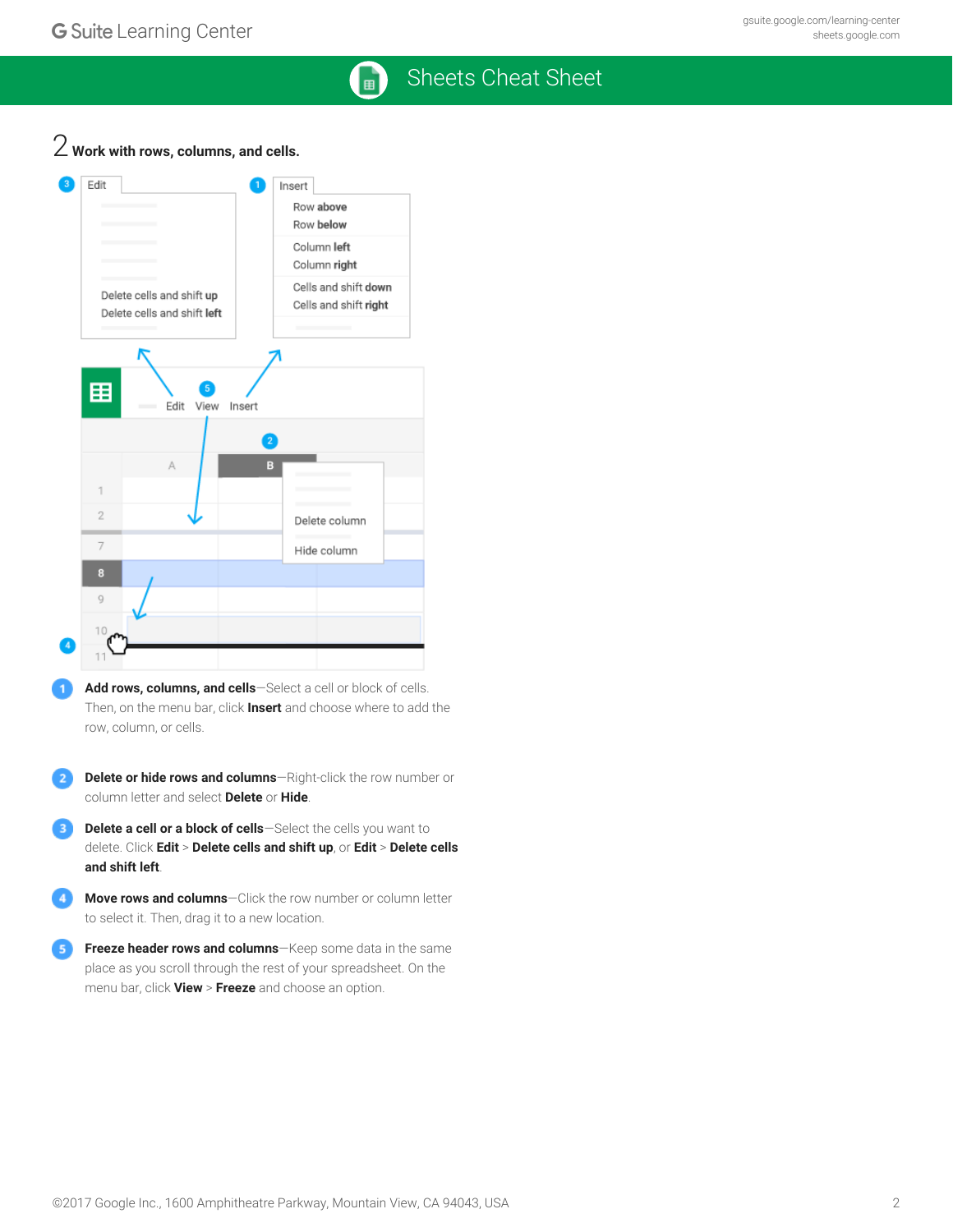#### Sheets Cheat Sheet |⊞

| $\Im$ Click $\Box$ share to share your spreadsheet and then choose what collaborators can do. They'll also receive an email |                          |                              |                     |  |  |  |
|-----------------------------------------------------------------------------------------------------------------------------|--------------------------|------------------------------|---------------------|--|--|--|
| notification.                                                                                                               |                          |                              |                     |  |  |  |
|                                                                                                                             | Share or unshare         | <b>Edit content directly</b> | <b>Add comments</b> |  |  |  |
| <b>Can edit</b>                                                                                                             |                          |                              | $\checkmark$        |  |  |  |
| <b>Can comment</b>                                                                                                          | <b>Contract Contract</b> | $\sim$                       |                     |  |  |  |
| <b>Can view</b>                                                                                                             | $\sim$                   | $\qquad \qquad$              | $\sim$              |  |  |  |

# 4 **Collaborate with your team in real time.**



# 5 **Create different versions and copies of your spreadsheet.**

| File                                                      |  |
|-----------------------------------------------------------|--|
|                                                           |  |
| Make a copy                                               |  |
| Version history<br>ь<br>Download as<br>Publish to the web |  |
| Email as attachment                                       |  |

**Make a copy**—Create a duplicate of your spreadsheet. This is a great way to create templates.

**See revision history**—See all the changes you and others have made to the spreadsheet or revert to earlier versions. **Download as**—Download your spreadsheet in other formats, such as Excel or PDF.

**Publish to the web**—Publish a copy of your spreadsheet as a webpage or embed your spreadsheet in a website. **Email as attachment**—Email a copy of your spreadsheet.